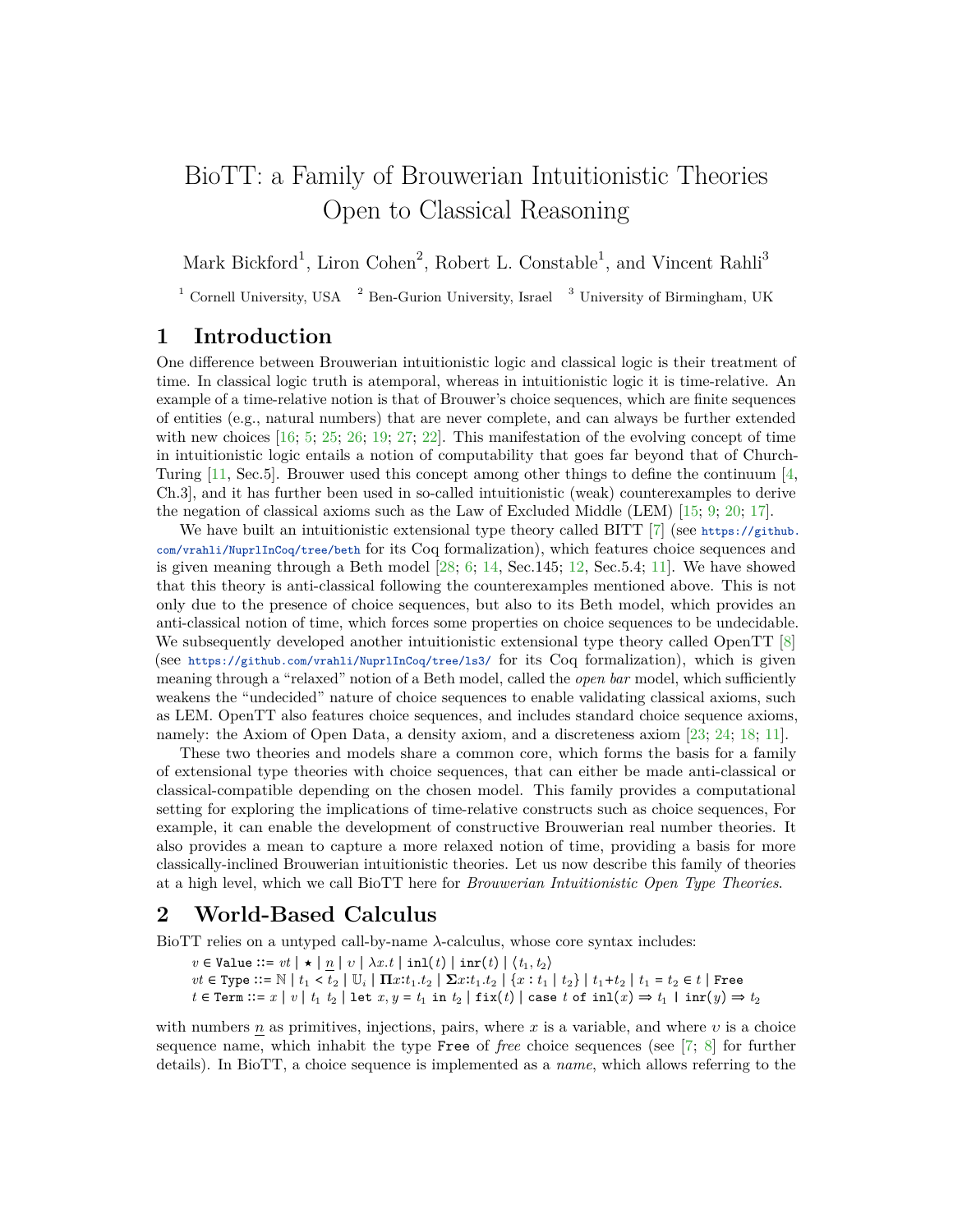sequence in computations (see below), along with its current state, which is a list of choices, e.g., a list of numbers for a choice sequence of numbers.

BioTT's core small-step call-by-name operational semantics allows in particular (1) *β*reducing applications of  $λ$ -abstractions; (2) unrolling fixpoints, (3) examining choice sequences; (4) destructing pairs; and (5-6) destructing injections:

 $(1)$   $(\lambda x.t)$   $u \mapsto_w t[x\backslash u]$ (2)  $fix(v) \mapsto_w v$   $fix(v)$  $(3)$   $v(n) \mapsto_w w[v][n]$ (4) let  $x, y = \langle t_1, t_2 \rangle$  in  $t \mapsto_w t[x \setminus t_1; y \setminus t_2]$ (5) case inl(*t*) of inl(*x*)  $\Rightarrow$  *t*<sub>1</sub>  $\mid$  inr(*y*)  $\Rightarrow$  *t*<sub>2</sub>  $\mapsto$  *w t*<sub>1</sub>[*x*\*t*] (6) case  $\text{inr}(t)$  of  $\text{inl}(x) \Rightarrow t_1 + \text{inr}(y) \Rightarrow t_2 \mapsto_w t_2[y \setminus t]$ 

Note that this semantics is parameterized by a *world w*. BioTT is parameterized by a Kripke frame [\[21;](#page-2-15) [20\]](#page-2-7) consisting of a set of *worlds* W equipped with a reflexive and transitive binary relation ⊑. To support computing with choice sequences, worlds allow storing choice sequences, and the above semantics allows applying the name of a choice sequence *υ* to a number *n* in order to access the  $n^{th}$  choice made for *v* in the current world *w*, written  $w[v][n]$ .

BioTT's core inference rules include standard sequent calculus rules such as the following **Π**introduction rule, where *H* is a list of hypotheses (see [\[7;](#page-2-9) [8\]](#page-2-13) for details): if  $H, z : A \vdash b : B[x\setminus z]$ and  $H \vdash A \in \mathbb{U}_i$  then  $H \vdash \lambda z.b : \Pi x:A.B.$ 

#### **3 Bar-Based Forcing Semantics**

BioTT is given meaning through a family of forcing interpretations, where types are interpreted as Partial Equivalence Relations [\[1;](#page-2-16) [2;](#page-2-17) [10;](#page-2-18) [3\]](#page-2-19), which are parameterized by a bar notion *B*. A bar *b* is a set of world extending (w.r.t.  $\subseteq$ ) a given world *w* (we write  $b_w$  to indicate the world *w* that *b bars*), and a bar "notion" is then a predicate *B* on bars. This interpretation is inductively-recursively [\[13\]](#page-2-20) defined as (1) an inductive relation  $w \vDash T_1 \equiv T_2$  that expresses type equality; and (2) a recursive function  $w \vDash t_1 \equiv t_2 \in T$  that expresses equality in a type. In

particular, this interpretation is closed under bars as follows:

\n
$$
w \vDash T_1 \equiv T_2 \iff \exists b_w. \forall w' \in b_w. \exists T_1', T_2'. (T_1 \Downarrow_{w'} T_1' \land T_2 \Downarrow_{w'} T_2' \land w' \vDash T_1' \equiv T_2')
$$
\n
$$
w \vDash t_1 \equiv t_2 \in T \iff \exists b_w. \forall w' \in b_w. \exists T'. (T \Downarrow_{w'} T' \land w' \vDash t_1 \equiv t_2 \in T')
$$

where  $T \Downarrow_w T'$  states that  $T$  computes to  $T'$  in all extensions (w.r.t.  $\Xi$ ) of *w*.

We can then show that according to this interpretation, BioTT forms a type system, in the sense that  $w \vDash T_1 \equiv T_2$  and  $w \vDash t_1 \equiv t_2 \in T$  are symmetric, transitive, and respect computation, and are also monotonic and local as expected for such possible-world semantics [\[28;](#page-3-4) [14;](#page-2-11) [12,](#page-2-12) Sec.5.4]. In particular, this is true when the predicate *B* specifies a topological space of bars.

**Beth Bars.** *B* can be instantiated so as to capture Beth bars as follows. A bar *b* of a world *w* is a Beth bar iff for all infinite chains of extensions  $w \subseteq w_1 \subseteq w_2 \subseteq \ldots$ , there exists an  $i \in \mathbb{N}$ such that  $w_i \in b$ . The resulting model allows validating the following axioms [\[7\]](#page-2-9):

- density:  $\prod n : \mathbb{N} \cdot \prod f : \mathcal{B}_n \cdot \downarrow \sum a : \text{Free.} f = a \in \mathcal{B}_n$
- discreteness:  $\Pi a, b:$  Free.  $(a = b \in \mathcal{B}) + \neg (a = b \in \mathcal{B})$
- ¬LEM: ¬**Π***P*∶U*<sup>i</sup> .*↓(*P*+¬*P*)

where  $\mathbb{N}_n := \{k : \mathbb{N} \mid k < n\}; \mathcal{B} := \mathbb{N} \to \mathbb{N}; \mathcal{B}_n := \mathbb{N}_n \to \mathbb{N}; \text{True} := \underline{0} = \underline{0} \in \mathbb{N}; \text{False} := \underline{0} = \underline{1} \in \mathbb{N};$  $\neg T = T \rightarrow$  False; and  $\downarrow T = \{x : \text{True} \mid T\}.$ 

**Open Bars.** *B* can be instantiated so as to capture open bars as follows. A bar *b* of a world *w* is an open bar iff for all  $w_1 \supseteq w$ , there exists a  $w_2 \supseteq w_1$  such that for all  $w_3 \supseteq w_2$ ,  $w_3 \in b$ . The resulting model allows validating the following axioms [\[8\]](#page-2-13):

- open data:  $\Pi \alpha$ :Free. $P(\alpha) \to \downarrow \Sigma n$ :N. $\Pi \beta$ :Free. $(\alpha = \beta \in \mathcal{B}_n \to \downarrow P(\beta))$
- density:  $\prod n : \mathbb{N} \cdot \prod f : \mathcal{B}_n \cdot \downarrow \sum a : \text{Free.} f = a \in \mathcal{B}_n$
- discreteness:  $\Pi a, b$ **:Free**. $(a = b \in \mathcal{B}) + \neg(a = b \in \mathcal{B})$
- LEM: **Π***P*∶U*<sup>i</sup> .*↓(*P*+¬*P*)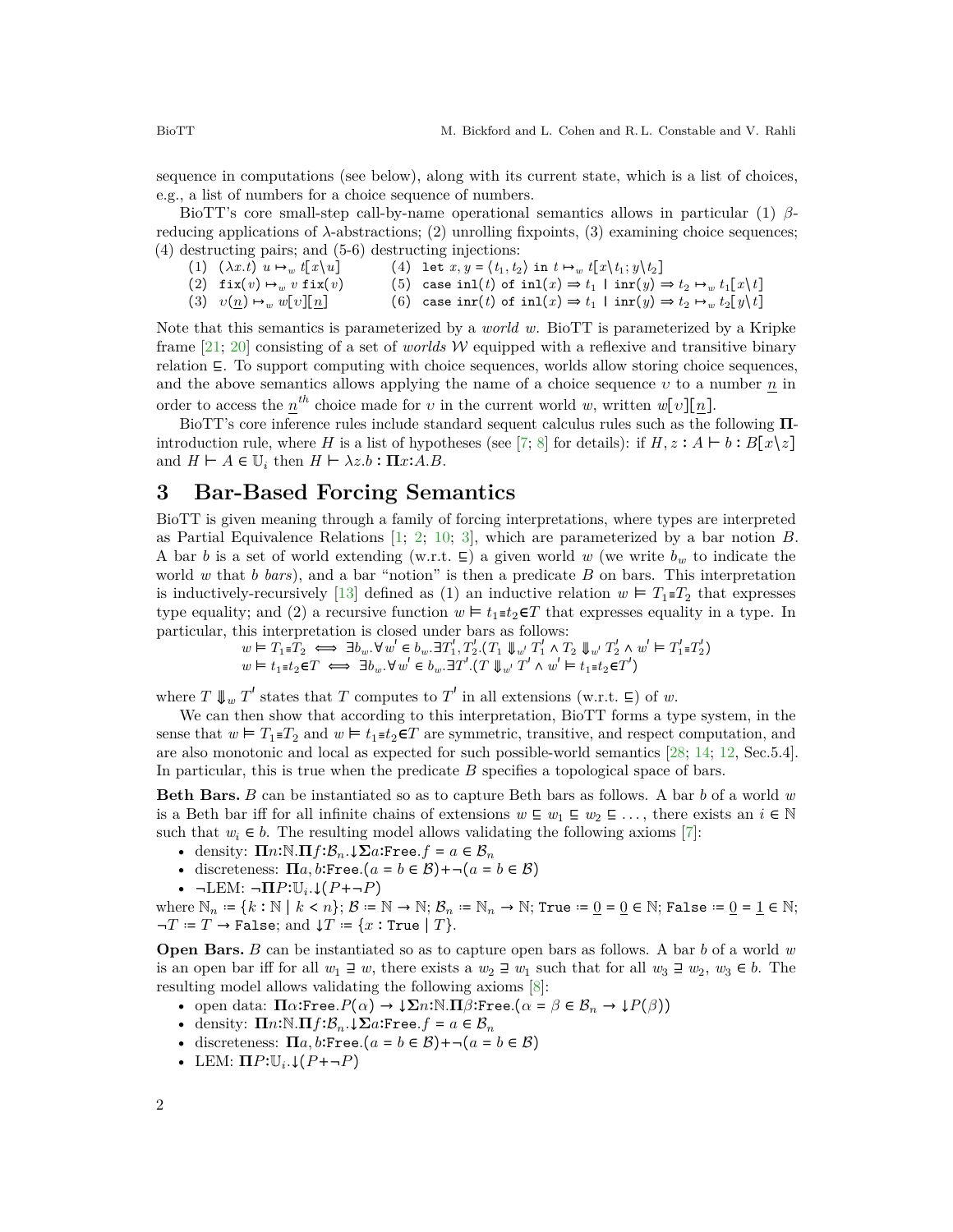## **References**

- <span id="page-2-16"></span>[1] Stuart F. Allen. "A Non-Type-Theoretic Definition of Martin-Löf's Types". In: *LICS*. IEEE Computer Society, 1987, pp. 215–221.
- <span id="page-2-17"></span>[2] Stuart F. Allen. "A Non-Type-Theoretic Semantics for Type-Theoretic Language". PhD thesis. Cornell University, 1987.
- <span id="page-2-19"></span>[3] Abhishek Anand and Vincent Rahli. "Towards a Formally Verified Proof Assistant". In: *ITP 2014*. Vol. 8558. LNCS. Springer, 2014, pp. 27–44. doi: [10.1007/978-3-319-08970-6\\_3](https://doi.org/10.1007/978-3-319-08970-6_3).
- <span id="page-2-4"></span>[4] Mark van Atten. *On Brouwer*. Wadsworth Philosophers. Cengage Learning, 2004.
- <span id="page-2-1"></span>[5] Mark van Atten and Dirk van Dalen. "Arguments for the continuity principle". In: *Bulletin of Symbolic Logic* 8.3 (2002), pp. 329–347.
- <span id="page-2-10"></span>[6] Evert Willem Beth. *The foundations of mathematics: A study in the philosophy of science*. Harper and Row, 1966.
- <span id="page-2-9"></span>[7] Mark Bickford, Liron Cohen, Robert L. Constable, and Vincent Rahli. "Computability Beyond Church-Turing via Choice Sequences". In: *LICS 2018*. ACM, 2018, pp. 245–254. doi: [10.1145/](https://doi.org/10.1145/3209108.3209200) [3209108.3209200](https://doi.org/10.1145/3209108.3209200).
- <span id="page-2-13"></span>[8] Mark Bickford, Liron Cohen, Robert L. Constable, and Vincent Rahli. "Open Bar - a Brouwerian Intuitionistic Logic with a Pinch of Excluded Middle". In: *CSL*. Vol. 183. LIPIcs. Schloss Dagstuhl - Leibniz-Zentrum für Informatik, 2021, 11:1–11:23. doi: [10.4230/LIPIcs.CSL.2021.11](https://doi.org/10.4230/LIPIcs.CSL.2021.11).
- <span id="page-2-6"></span>[9] Douglas Bridges and Fred Richman. *Varieties of Constructive Mathematics*. London Mathematical Society Lecture Notes Series. Cambridge University Press, 1987.
- <span id="page-2-18"></span>[10] Karl Crary. "Type-Theoretic Methodology for Practical Programming Languages". PhD thesis. Ithaca, NY: Cornell University, Aug. 1998.
- <span id="page-2-3"></span>[11] Dirk van Dalen. "An interpretation of intuitionistic analysis". In: *Annals of mathematical logic* 13.1 (1978), pp. 1–43.
- <span id="page-2-12"></span>[12] Michael A. E. Dummett. *Elements of Intuitionism*. Second. Clarendon Press, 2000.
- <span id="page-2-20"></span>[13] Peter Dybjer. "A General Formulation of Simultaneous Inductive-Recursive Definitions in Type Theory". In: *J. Symb. Log.* 65.2 (2000), pp. 525–549.
- <span id="page-2-11"></span>[14] VH Dyson and Georg Kreisel. *Analysis of Beth's semantic construction of intuitionistic logic*. Stanford University. Applied Mathematics and Statistics Laboratories, 1961.
- <span id="page-2-5"></span>[15] Arend Heyting. *Intuitionism: an introduction*. North-Holland Pub. Co., 1956.
- <span id="page-2-0"></span>[16] Stephen C. Kleene and Richard E. Vesley. *The Foundations of Intuitionistic Mathematics, especially in relation to recursive functions*. North-Holland Publishing Company, 1965.
- <span id="page-2-8"></span>[17] Georg Kreisel. "A Remark on Free Choice Sequences and the Topological Completeness Proofs". In: *J. Symb. Log.* 23.4 (1958), pp. 369–388. DOI: [10.2307/2964012](https://doi.org/10.2307/2964012).
- <span id="page-2-14"></span>[18] Georg Kreisel. "Lawless sequences of natural numbers". In: *Compositio Mathematica* 20 (1968), pp. 222–248.
- <span id="page-2-2"></span>[19] Georg Kreisel and Anne S. Troelstra. "Formal systems for some branches of intuitionistic analysis". In: *Annals of Mathematical Logic* 1.3 (1970), pp. 229–387. doi: [http://dx.doi.org/10.1016/0003-](https://doi.org/http://dx.doi.org/10.1016/0003-4843(70)90001-X) [4843\(70\)90001-X](https://doi.org/http://dx.doi.org/10.1016/0003-4843(70)90001-X).
- <span id="page-2-7"></span>[20] Saul A. Kripke. "Semantical Analysis of Intuitionistic Logic I". In: *Formal Systems and Recursive Functions*. Vol. 40. Studies in Logic and the Foundations of Mathematics. Elsevier, 1965, pp. 92– 130. doi: [https://doi.org/10.1016/S0049-237X\(08\)71685-9](https://doi.org/https://doi.org/10.1016/S0049-237X(08)71685-9).
- <span id="page-2-15"></span>[21] Saul A. Kripke. "Semantical Analysis of Modal Logic I. Normal Propositional Calculi". In: *Zeitschrift fur mathematische Logik und Grundlagen der Mathematik* 9.5-6 (1963), pp. 67–96. doi: [10.1002/malq.19630090502](https://doi.org/10.1002/malq.19630090502).